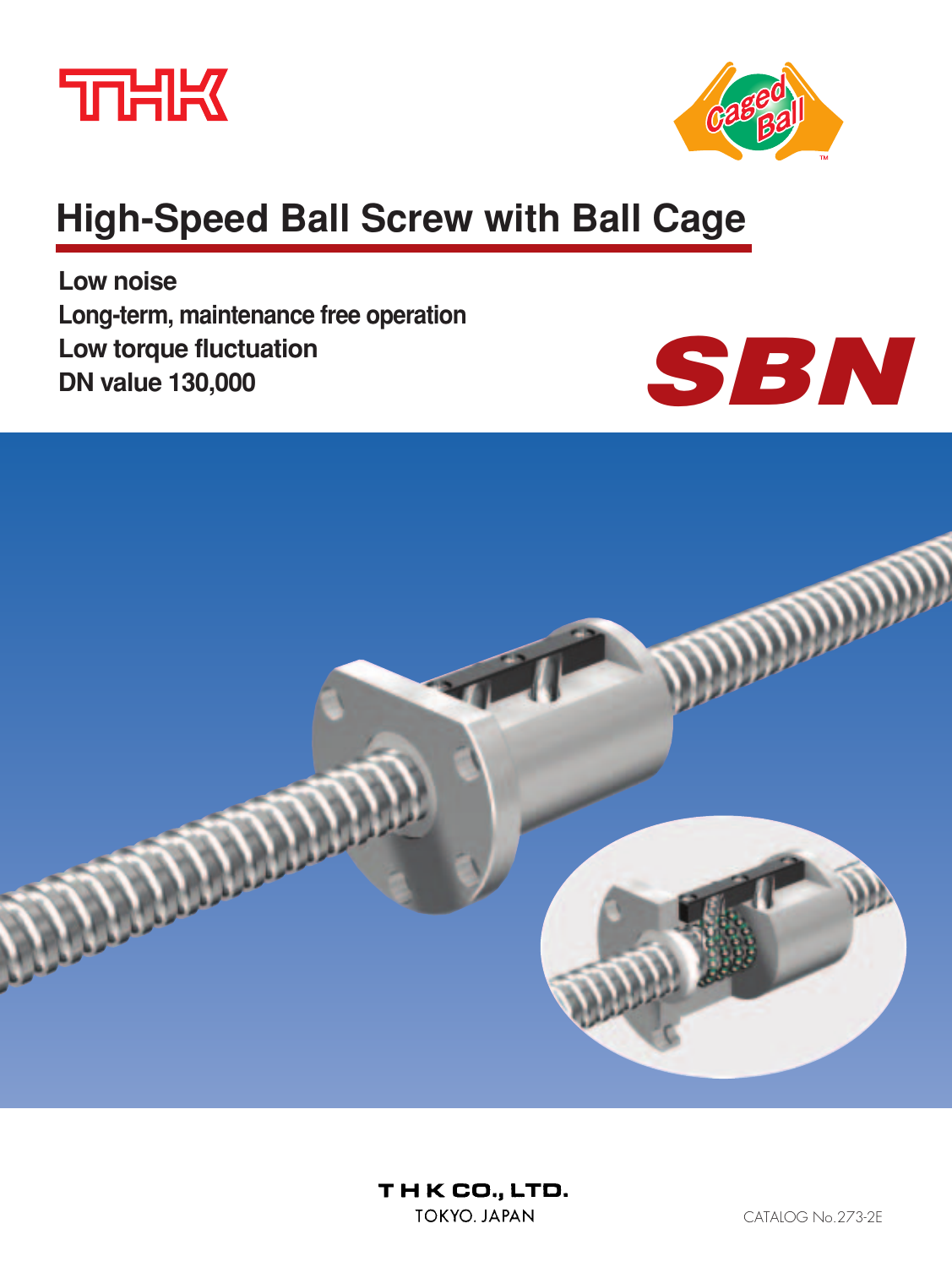

# **High speed ball screw with caged ball technology**





### **Structure**

A high-speed ball screw SBN is provided with caged ball technology in order to eliminate collisions and friction between balls and improve lubrication longevity. By doing this, low noise, excellent torque characteristics and long periods without maintenance were achieved. Increasing the strength of the circulating part by making an ideal cycle which can pick up the ball at a direction tangential with the return pipe, permissible DN values of 130,000 were realized.  $(*: DN$  value = ball center diameter  $\times$  number of rotations per minute) Using an offset pre-load method that shifts the lead at the center of the nut allows for a shorter and more compact nut compared to the double nut used for the shim pre-load method.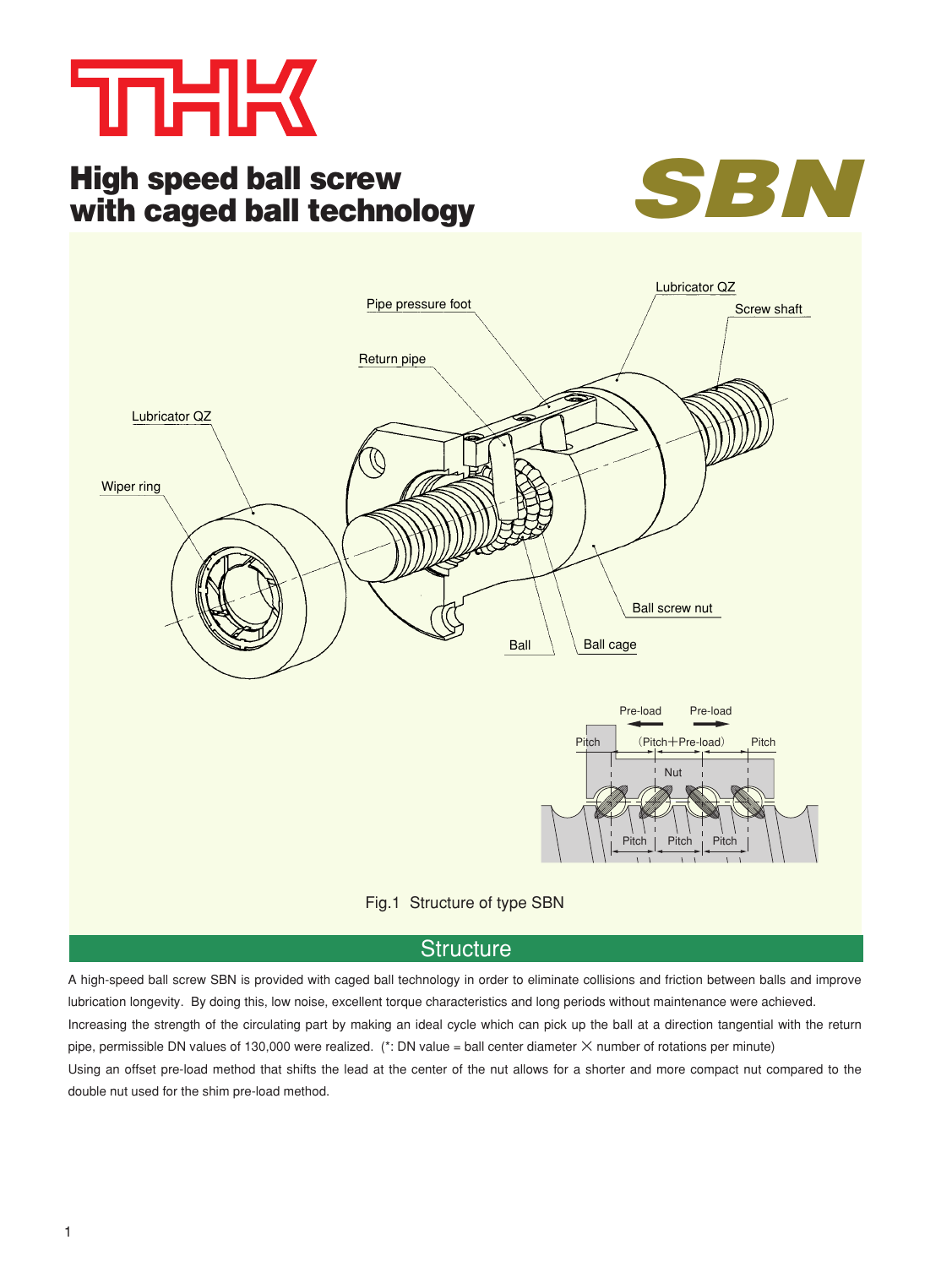

**With full use of the LM guide with Caged Ball™ technology developed as a result of our extensive experience and new manufacturing techniques, the ball screw with a ball cage, corresponding to high speed demands in the market, performs extremely well with regards to the following features.**

### Features

# **High speed correspondence**

The SBN type return pipe is the ideal circulation method and does not have a lip so that the ball is picked up in a tangential direction and a flexible ball track can be held. The design, with enough strength in the return pipe and the ball cage, makes the use with DN value 130,000 possible.

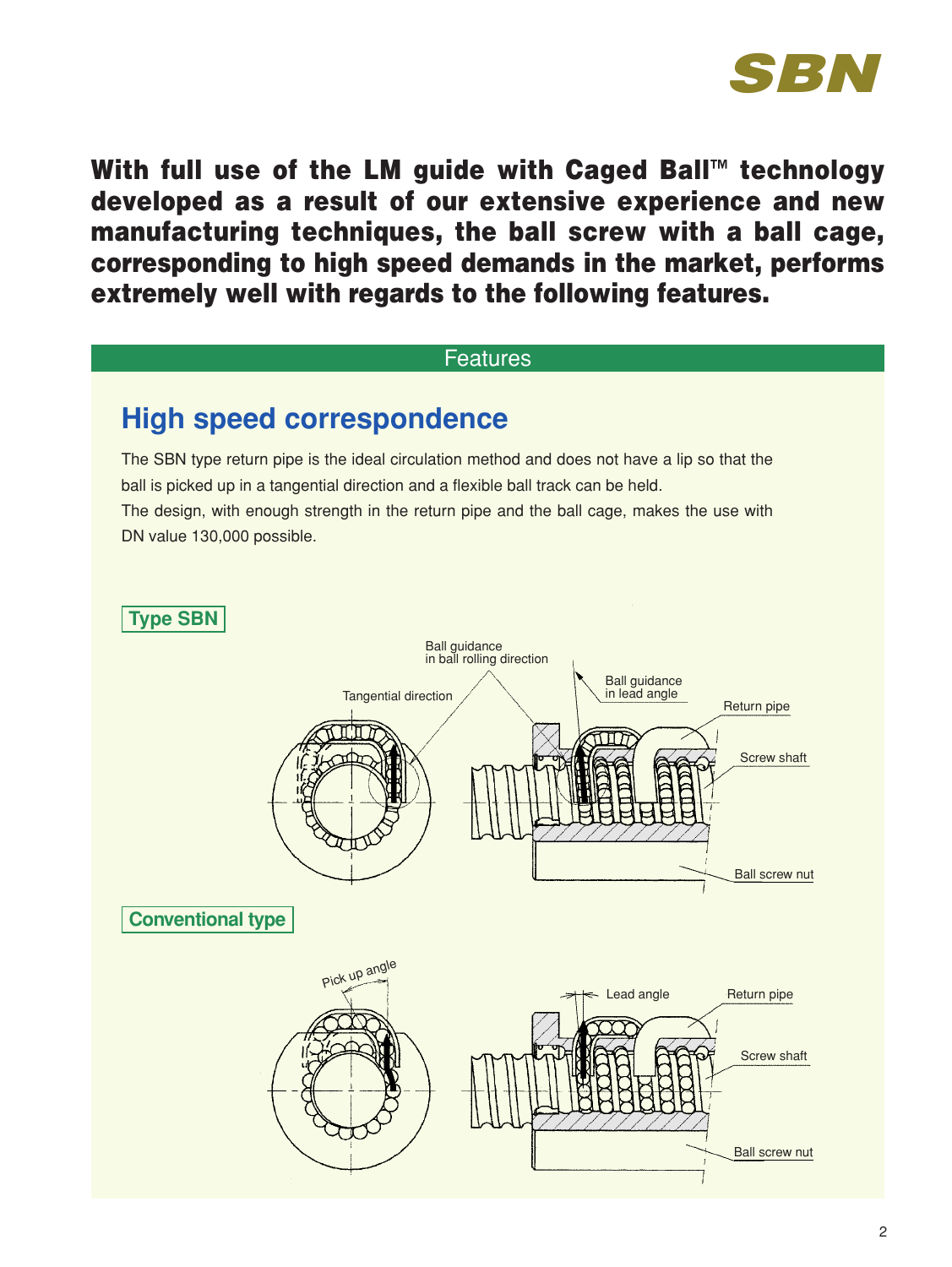### **Low noise**

The ball cage between balls eliminates collision noise.

The return pipe does not have a lip so that the ball is picked up at a tangential direction and collision noise is eliminated. These devices result in low noise and high sound quality.



Caged ball technology



Conventional construction

# **Long-term maintenance-free operation**

The ball cage acts as a lubricant reservoir. Adding the optional wire ring and the lubricator QZ\* makes long-term maintenance-free operation possible even in adverse environments (foreign matter or coolant).

 $(*:$  Please contact THK regarding the wiper ring and the lubricator QZ for ball screw.)



# **Excellent sliding**

The ball cage eliminates ball to ball friction of balls and improves the torque characteristics greatly. A pre-load dynamic torque fluctuation is reduced and it is possible to achieve excellent sliding.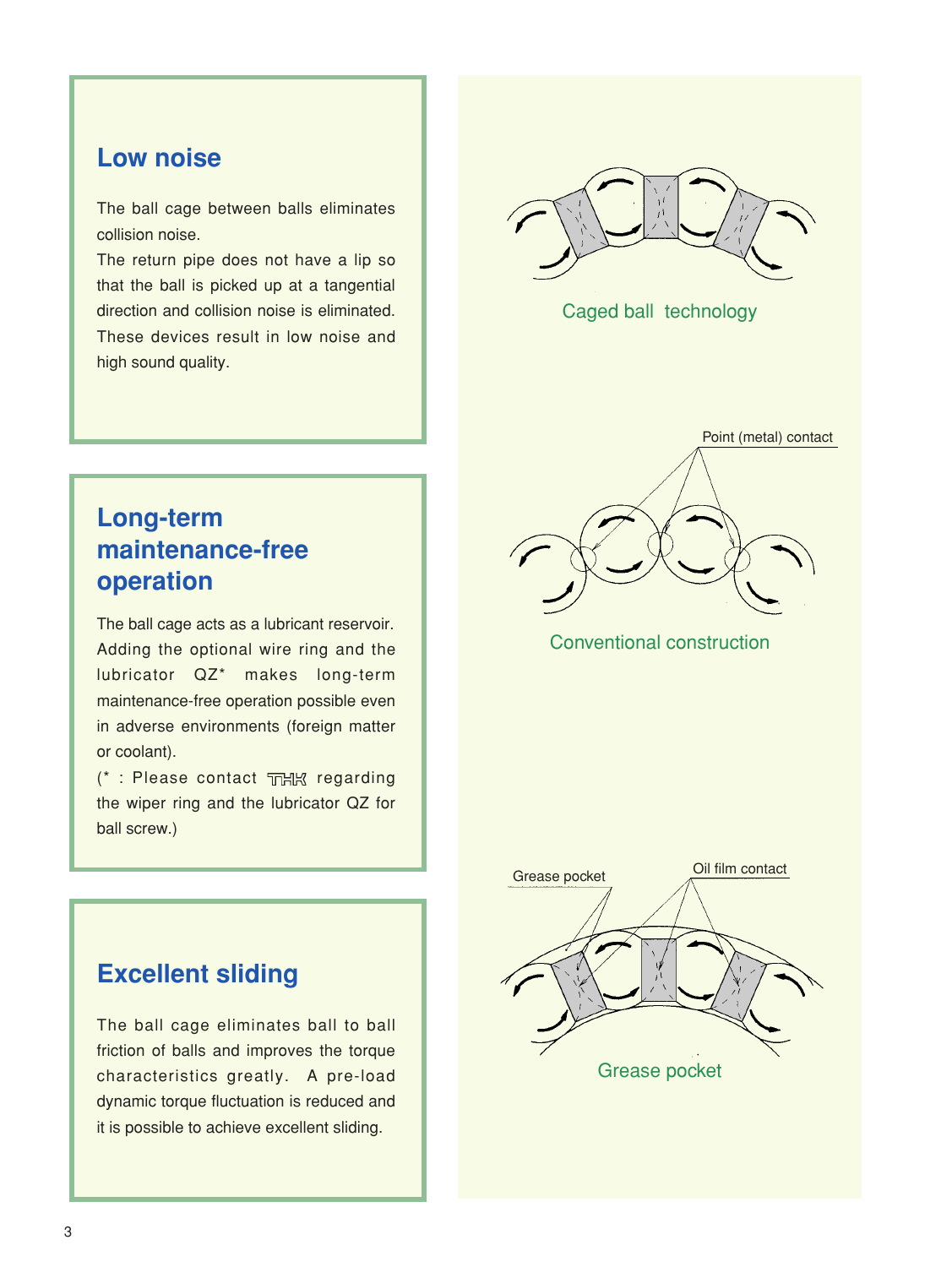### ■ **High speed & load durability**

Type SBN uses a new re-circulation tube and caged ball technology to achieve smooth circulation which maintains high speed and improved load durability.

### **High speed durability test Load durability test**

### **Test condition**

| <b>Model Number</b> | SBN3210-7                                |
|---------------------|------------------------------------------|
| Rotational speed    | 3900 (min-1) (DN value: 130,000)         |
| <b>Stroke</b>       | 400mm                                    |
| Lubricant           | AFG grease                               |
| Apply               | 12cm <sup>3</sup> (applied every 1000km) |
| Load                | 1.73kN                                   |
| Acceleration        | 1G                                       |

### **Test condition**

| <b>Model Number</b> | SBN3210-7         |
|---------------------|-------------------|
| Rotational speed    | $1500$ (min-1)    |
| <b>Stroke</b>       | 300mm             |
| Lubricant           | AFG grease        |
| Apply               | 12cm <sup>3</sup> |
| Load                | 17.3kN            |
| Acceleration        | 0.5G              |

### **Test result**

**Operated for 2.5 times estimated life span without a problem (Currently in operation)**

### **Test result**

**No problems after 5000km travel**

### ■ **Smooth rotation**

Type SBN uses caged ball technology, so it is possible to get smoother rotation compared to conventional types.

| Category              | Data                   |
|-----------------------|------------------------|
| Shaft diameter / lead | $32/10$ mm             |
| Rotational speed      | $60$ min <sup>-1</sup> |

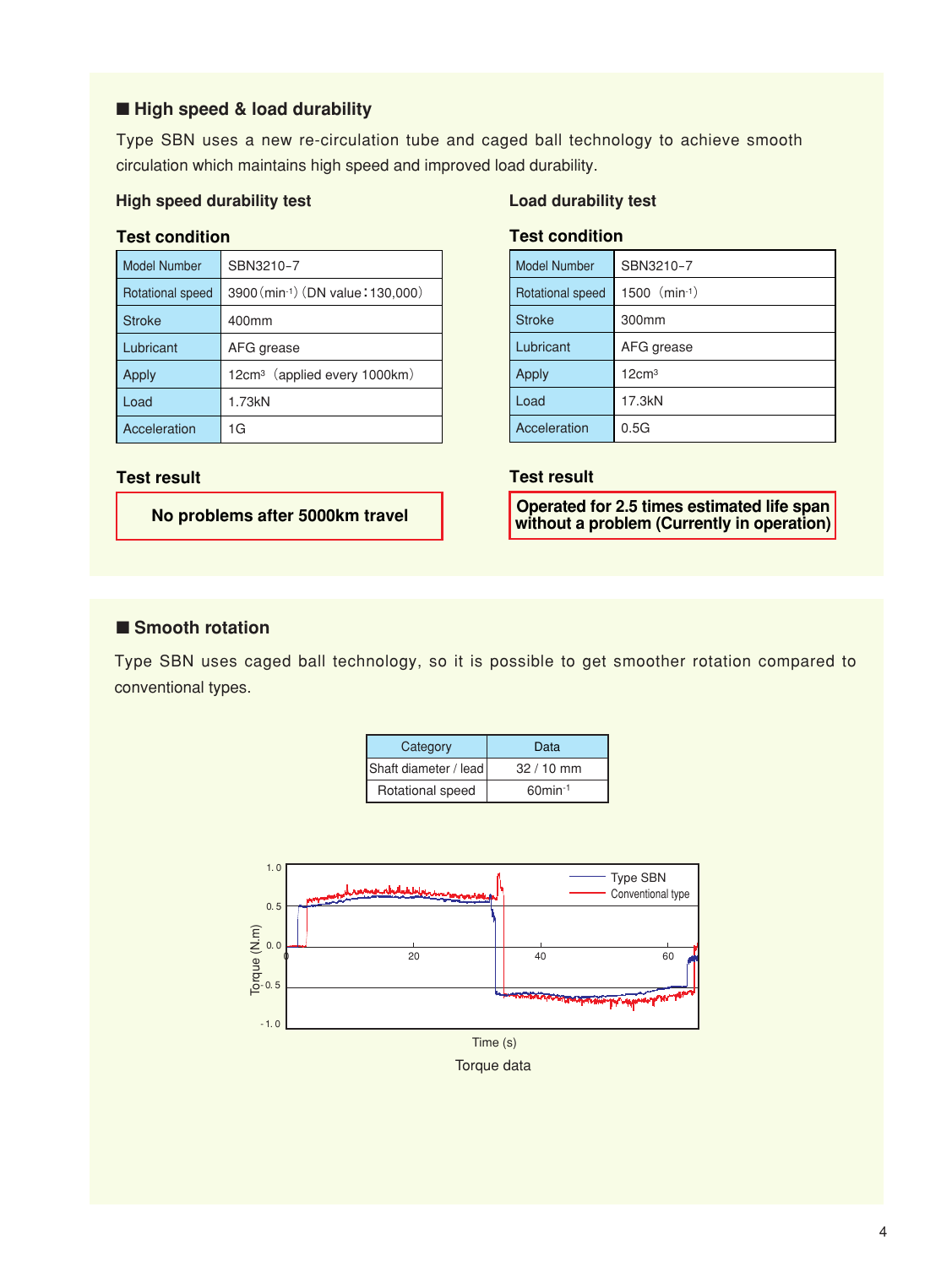### ■ **Noise level data**

Type SBN maintains quiet operation under high-speed rotation by adopting caged ball technology that eliminates collisions of adjacent metal balls.

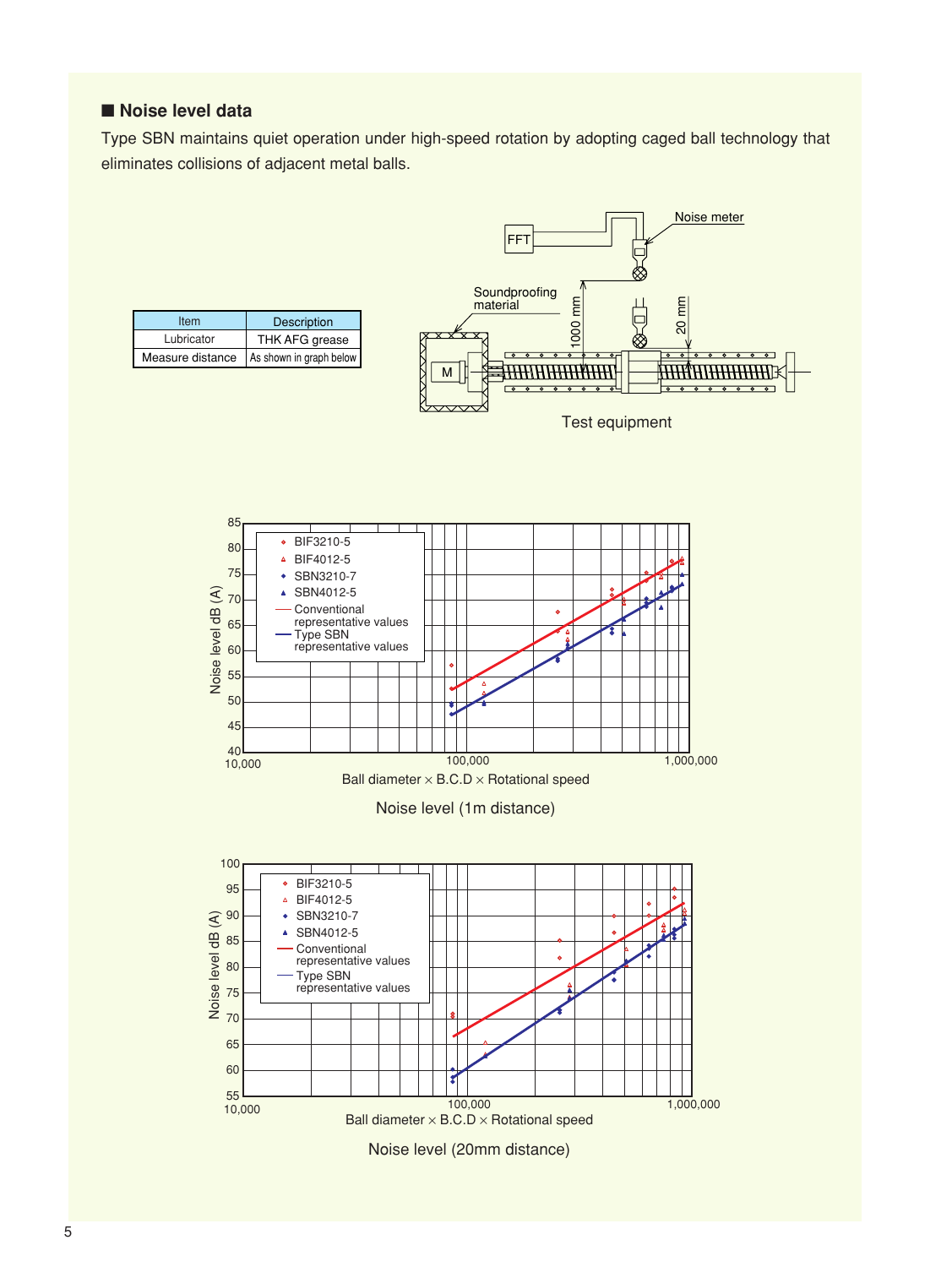### **Accuracy standard**

The THK high-speed ball screw with caged ball technology is manufactured to a level of accuracy compliant with the JIS B1192 standard (precision ball screws). It is manufactured to high-accuracy C0 grade. The reliability of lead accuracy measurement is guaranteed by the use of a laser measurement device. For details on standard values, refer to the general catalogue.

### **Load ratings and life**

### **Basic load rating Ca**

Basic load rating Ca is used to calculate the life span of a ball screw when the nut moves due to being subject to a load.

The Ca basic load rating is called the axial directional load when revolving each of a set of identical ball screws having a rated life span of 90% at 106 rev. (1,000,000 revolutions).

### **Life calculation**

From the basic load rating and axial directional load, the life span of a ball screw is calculated using the following equation.

| $\mathbf{r} = \left(\frac{Ca}{fw \cdot Fa}\right)^3 \times 10^6$ Ca : Basic load rating | Fa : Axial directional load | rev | L×R<br>$=\frac{}{2\times \ell_s \times n}$ |
|-----------------------------------------------------------------------------------------|-----------------------------|-----|--------------------------------------------|
|                                                                                         | fw : Load factor (Table 1)  |     |                                            |

### **Basic static load rating Coa**

If the ball screw is subject to an excessive load or large collision load when in a static or moving state, localized permanent deformation will occur between the raceway surface and steel balls. This will prevent smooth motion if the amount of permanent deformation exceeds a specific limit.

In general, operation is regarded to be no problem if the extent of permanent deformation is 0.0001 times the diameter of the steel balls, and the load at this level is called basic static load rating Coa. Consideration of a static stability factor such as in table 2 is required with regards to the axial directional load resulting from operating conditions.

|           | Table 1 Load Factor (fw) |  |
|-----------|--------------------------|--|
| collicion | Valocity (v)             |  |

| Vibration and collision | Velocity (v)                              | f w         |
|-------------------------|-------------------------------------------|-------------|
| Slight                  | At very low speed<br>$V \le 0.25$ m/s     | $1.0 - 1.2$ |
| Small                   | At low speed<br>$0.25 < V \le 1.0$ m/s    | $1.2 - 1.5$ |
| Medium                  | At medium speed<br>$1.0 < V \leq 2.0$ m/s | $1.5 - 2.0$ |
| Large                   | At high speed<br>$V > 2.0$ m/s            | $2.0 - 3.5$ |

The life span can be calculated as in the following equation, when you know the rotational life span L, and the stroke length and reciprocating frequency are fixed.

| L×R.                                              |                | $Lh$ : Life in terms of time                  | h          |
|---------------------------------------------------|----------------|-----------------------------------------------|------------|
| $\overline{2} \times \ell_s \times n_1 \times 60$ |                | $\ell_{\rm s}$ : Stroke length                | mm         |
|                                                   | n <sub>1</sub> | : Number of reciprocati<br>motions per minute | $min^{-1}$ |
|                                                   | н              | : Lead                                        | mm         |

|  |  | Table 2 Static Stability Factor (Fs) |  |  |  |
|--|--|--------------------------------------|--|--|--|
|--|--|--------------------------------------|--|--|--|

| Applicable machine | Load condition                                                                                                  | Lower limit of Fs          |
|--------------------|-----------------------------------------------------------------------------------------------------------------|----------------------------|
|                    | General-purpose   When no vibration and collision<br>industrial machine When subject to vibration and collision | $1.0 - 1.3$<br>$2.0 - 3.0$ |
| Machine tool       | When no vibration and collision<br>When subject to vibration and collision                                      | $1.0 - 1.5$<br>$2.5 - 7.0$ |
|                    |                                                                                                                 |                            |

|              | Coa | : Static stability factor (Table 2) |    |
|--------------|-----|-------------------------------------|----|
| $f_s \leq -$ | Fa  | Coa: Basic static load rating       | kN |
|              |     | Fa : Axial directional load         | kN |

### **Notes on use**

### **Permissible rotational frequency**

When the rotational frequency becomes high, the screw shaft nears natural frequency leading to resonating and in some cases resulting in movement failure. It is therefore necessary to consider using the ball screw below resonance point (critical speed). (For details, refer to the general catalogue.) Furthermore, the DN value is also limited regardless of the method of mounting. It is necessary to consider both of these points. (Permissible DN value of 130,000 for type SBN.)

### **Recommended grease**

Using a ball screw at high rotational speeds generates a large amount of heat. AFG grease is recommended for operation at high speeds.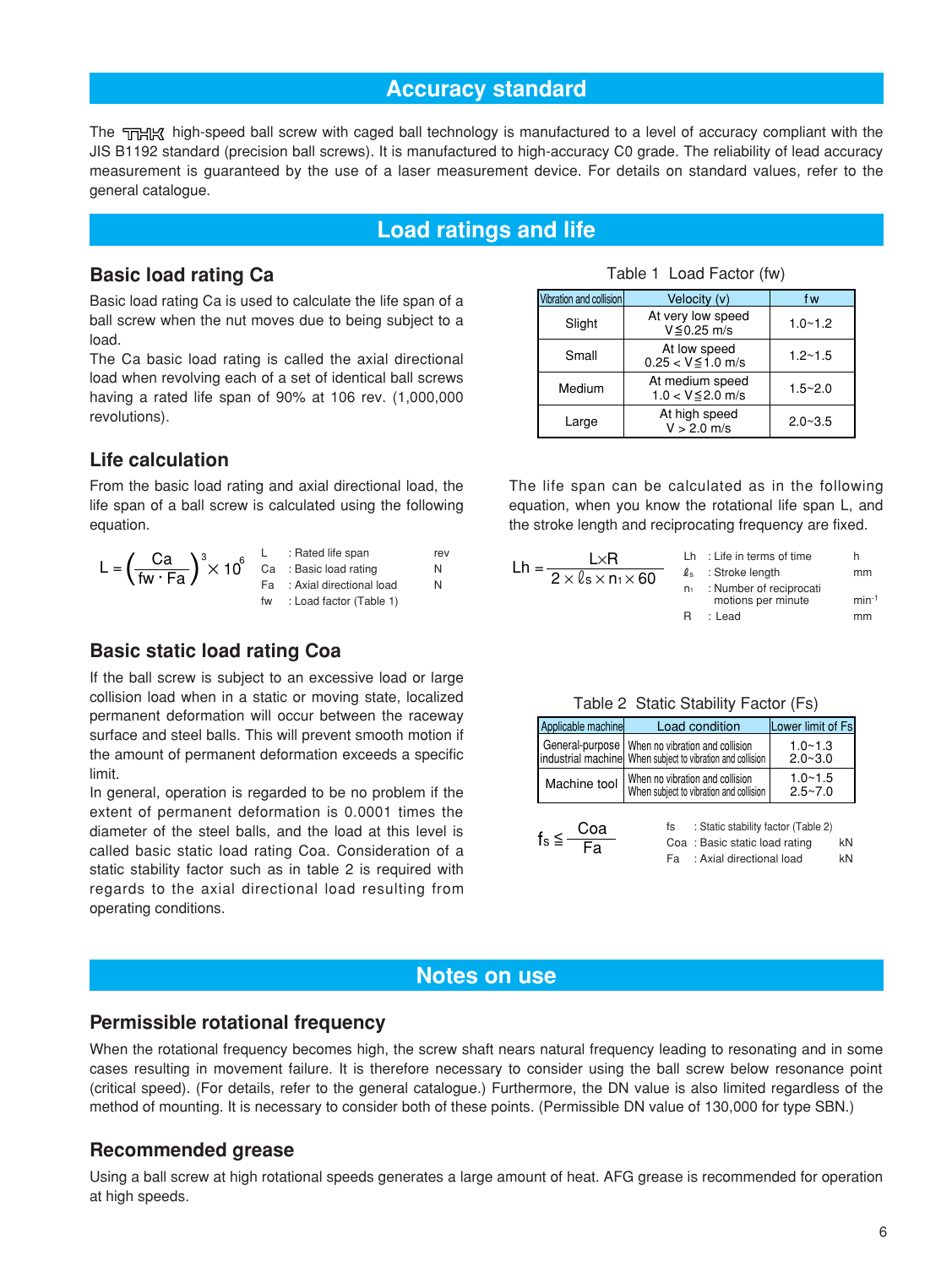# **Type SBN**



| Model number | Screw shaft<br>outer diameter | Lead         | Load circuit<br>number | <b>Ball center</b><br>diameter | Screw shaft<br>root diameter | Ca   | <b>Basic rated load</b><br>Coa | Rigidity<br>Κ |
|--------------|-------------------------------|--------------|------------------------|--------------------------------|------------------------------|------|--------------------------------|---------------|
|              | d                             | $\mathsf{R}$ | $Row \times winding$   | dp                             | $d_3$                        | kN.  | kN                             | $N/\mu m$     |
| SBN3210-7    | 32                            | 10           | $1 \times 3.5$         | 33.75                          | 26.4                         | 43.0 | 73.1                           | 836.7         |
| SBN3212-5    | 32                            | 12           | $1 \times 2.5$         | 34                             | 26.1                         | 37.4 | 58.7                           | 612.2         |
| SBN3610-7    | 36                            | 10           | $1 \times 3.5$         | 37.75                          | 30.4                         | 45.6 | 82.3                           | 920.9         |
| SBN3612-7    | 36                            | 12           | $1 \times 3.5$         | 38                             | 30.1                         | 53.2 | 92.6                           | 934.5         |
| SBN3616-5    | 36                            | 16           | $1 \times 2.5$         | 38                             | 30.1                         | 39.7 | 66.4                           | 676           |
| SBN4012-5    | 40                            | 12           | $1 \times 2.5$         | 42                             | 34.1                         | 42.0 | 73.6                           | 735.4         |
| SBN4016-5    | 40                            | 16           | $1 \times 2.5$         | 42                             | 34.1                         | 41.9 | 73.8                           | 736.6         |
| SBN4512-5    | 45                            | 12           | $1 \times 2.5$         | 47                             | 39.2                         | 44.4 | 82.9                           | 809.1         |
| SBN4516-5    | 45                            | 16           | $1 \times 2.5$         | 47                             | 39.2                         | 44.3 | 83.1                           | 810.1         |
| SBN5012-5    | 50                            | 12           | $1 \times 2.5$         | 52                             | 44.1                         | 46.6 | 92.2                           | 880.9         |
| SBN5016-5    | 50                            | 16           | $1 \times 2.5$         | 52                             | 44.1                         | 46.6 | 92.4                           | 881.7         |
| SBN5020-5    | 50                            | 20           | $1 \times 2.5$         | 52                             | 44.1                         | 46.5 | 92.6                           | 882.8         |

# Model Number Coding

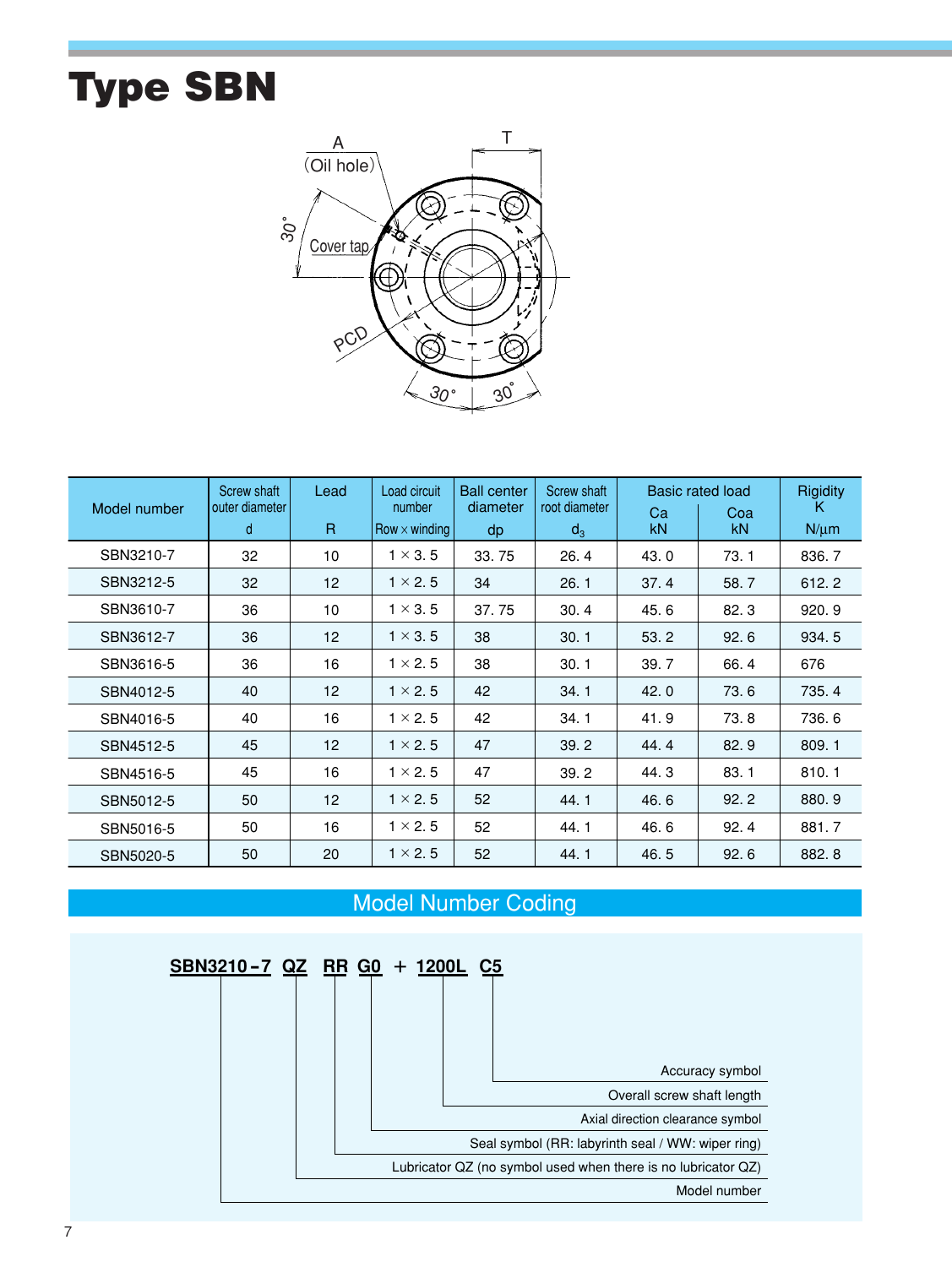

|                |                                   |        |    |           |            |                            |        |                |                                | Unit: mm                      |
|----------------|-----------------------------------|--------|----|-----------|------------|----------------------------|--------|----------------|--------------------------------|-------------------------------|
| Outer diameter | Ball screw nut dimension          |        |    |           |            |                            |        |                | Screw-shaft<br>inertial        | <b>Maximum</b><br>permissible |
| $D_{g6}$       | Flange diameter<br>D <sub>1</sub> | Length | н  | <b>B1</b> | <b>PCD</b> | $d_1 \times d_2 \times h$  | $\vee$ | Oil hole<br>A  | monent/mm<br>$kg\cdot cm^2/mm$ | rotation<br>$min-1$           |
| 74             | 108                               | 120    | 15 | 105       | 90         | $9 \times 14 \times 8.5$   | 38     | M <sub>6</sub> | $8.08 \times 10^{-7}$          | 3850                          |
| 76             | 121                               | 117    | 18 | 99        | 98         | $11 \times 17.5 \times 11$ | 39     | M <sub>6</sub> | 8.08 $\times$ 10 <sup>-3</sup> | 3800                          |
| 77             | 120                               | 123    | 18 | 105       | 98         | $11 \times 17.5 \times 11$ | 40     | M6             | 1.29 $\times$ 10 <sup>-2</sup> | 3400                          |
| 81             | 124                               | 140    | 18 | 122       | 102        | $11 \times 17.5 \times 11$ | 42     | M <sub>6</sub> | $1.29 \times 10^{-2}$          | 3400                          |
| 81             | 124                               | 140    | 18 | 122       | 102        | $11 \times 17.5 \times 11$ | 42     | M6             | 1.29 $\times$ 10 <sup>-2</sup> | 3400                          |
| 84             | 126                               | 119    | 18 | 101       | 104        | $11 \times 17.5 \times 11$ | 43     | M <sub>6</sub> | $1.97 \times 10^{-2}$          | 3050                          |
| 84             | 126                               | 144    | 18 | 126       | 104        | $11 \times 17.5 \times 11$ | 43     | M6             | 1.97 $\times$ 10 <sup>-2</sup> | 3050                          |
| 90             | 130                               | 119    | 18 | 101       | 110        | $11 \times 17.5 \times 11$ | 46     | PT1/8          | $3.16 \times 10^{-2}$          | 2750                          |
| 90             | 130                               | 140    | 18 | 122       | 110        | $11 \times 17.5 \times 11$ | 46     | PT1/8          | 3.16 $\times$ 10 <sup>-2</sup> | 2750                          |
| 95             | 141                               | 119    | 22 | 97        | 117        | $14 \times 20 \times 13$   | 48     | PT1/8          | 4.82 $\times$ 10 <sup>-2</sup> | 2500                          |
| 95             | 141                               | 143    | 22 | 121       | 117        | $14 \times 20 \times 13$   | 48     | PT1/8          | 4.82 $\times$ 10 <sup>-2</sup> | 2500                          |
| 95             | 141                               | 169    | 22 | 147       | 117        | $14 \times 20 \times 13$   | 48     | PT1/8          | $4.82 \times 10^{-2}$          | 2500                          |

Note: The rigidity values in the table represent spring constants each obtained from the load and the elastic displacement when providing a preload 10% of the basic dynamic load rating (Ca) and applying an axial load three times greater than the preload. These values do not include the rigidity of the components related to mounting the ball screw nut. Therefore, it is normally appropriate to regard roughly 80% of the value in the table as the actual value.

If the applied preload (Fa0) is not 0.1 Ca, the rigidity value (KN) is obtained from the following equation.

 $\frac{1}{3}$ 

 $K:$  Rigidity value in the dimensional table.

### **●Note**

With model SBN, the screw shaft cannot be threaded at both ends. If designing SBN with threaded ends, contact TTHK.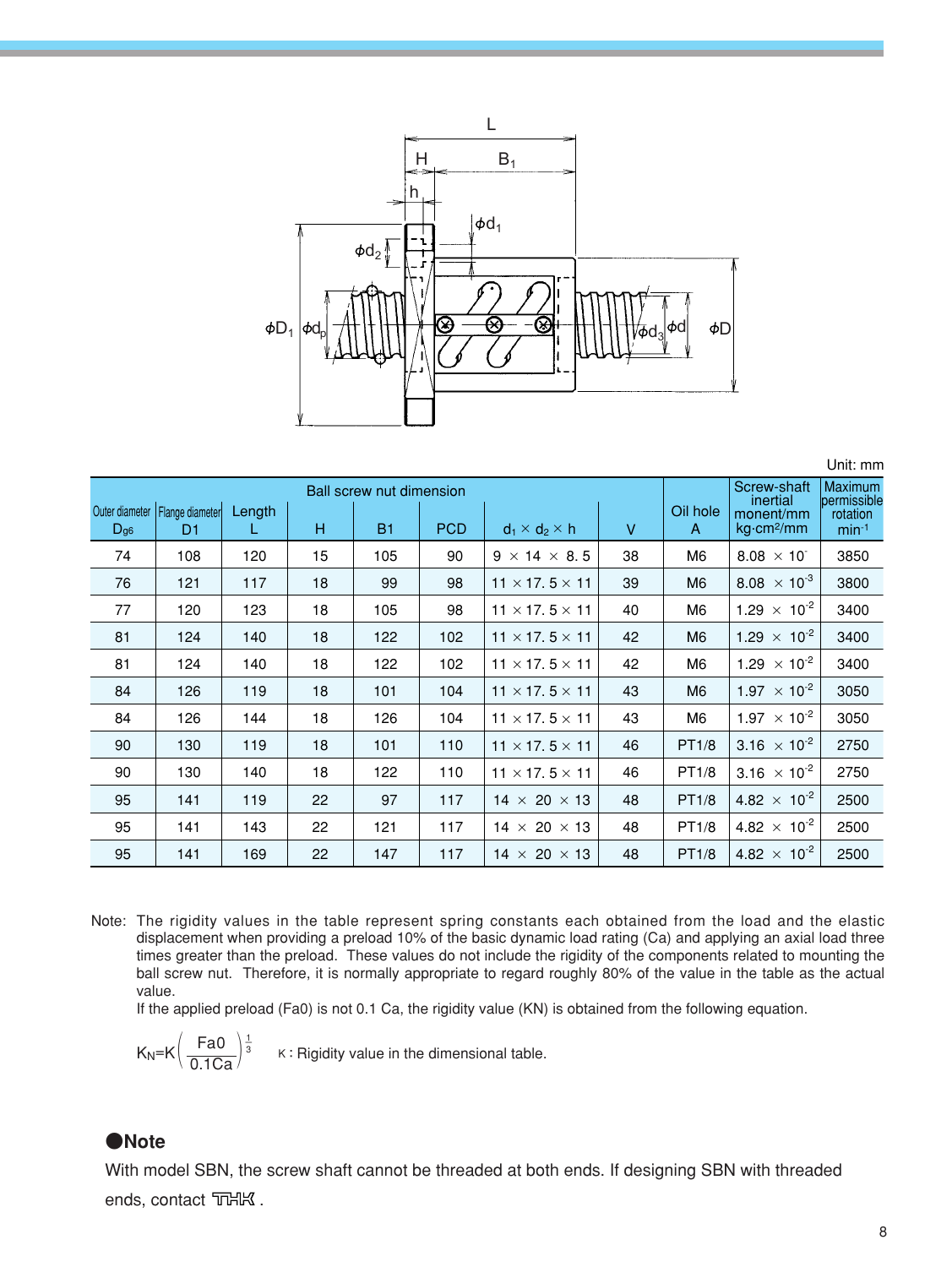### **Option**

Type SBN can be equipped with lubricator QZ, which is a ball screw lubricator system containing a high-density fiber net with high oil content for longer maintenance-free periods, as well as a contact seal and wiper ring offering superb contamination protection capabilities for ball screws.

# ■ Lubricator QZ

Lubricator QZ is a new lubricating system that can supply an appropriate amount of lubricating oil to the parts requiring it.



### **< Features >**

### **• Enables longer maintenance-free intervals**

Normally, a small amount of oil is lost from ball screws during operation. By adding the lubricator QZ, oil lost over long periods is automatically replaced, greatly lengthening maintenance-free intervals.

### **• Lubricator QZ is environmentally conscious**

Because lubricator QZ uses a high-density fiber net to supply the appropriate amount of oil to the appropriate positions, there is no excess oil, making it an environmentally conscious design.

### **• The best oil for each application can be used**

Lubricator QZ permits the use of the most suitable oil for the operating environment. For further details contact  $T\Box H X$ . (Applicable lubricating oil standard = ISO VG220)

# ■ Wiper Ring

The wiper ring adopts a specialized resin with friction resistant properties that forms an elastic contact on the outer shaft and screw grooves, thus protecting the slits in 8 places from contamination and preventing foreign matter from penetrating into the ball screw nut.



### **< Features >**

- Prevents foreign matter penetrating the ball screw nut.
- Suppresses heat generation by fixed-pressure contact with screw shaft.
- Excellent resistance to friction, collision and chemicals.
- Incorporating lubricator QZ makes long-term maintenance-free operation a reality, even in adverse environments.
- Note: The wiper ring cannot be fitted when processing the type SBN surface.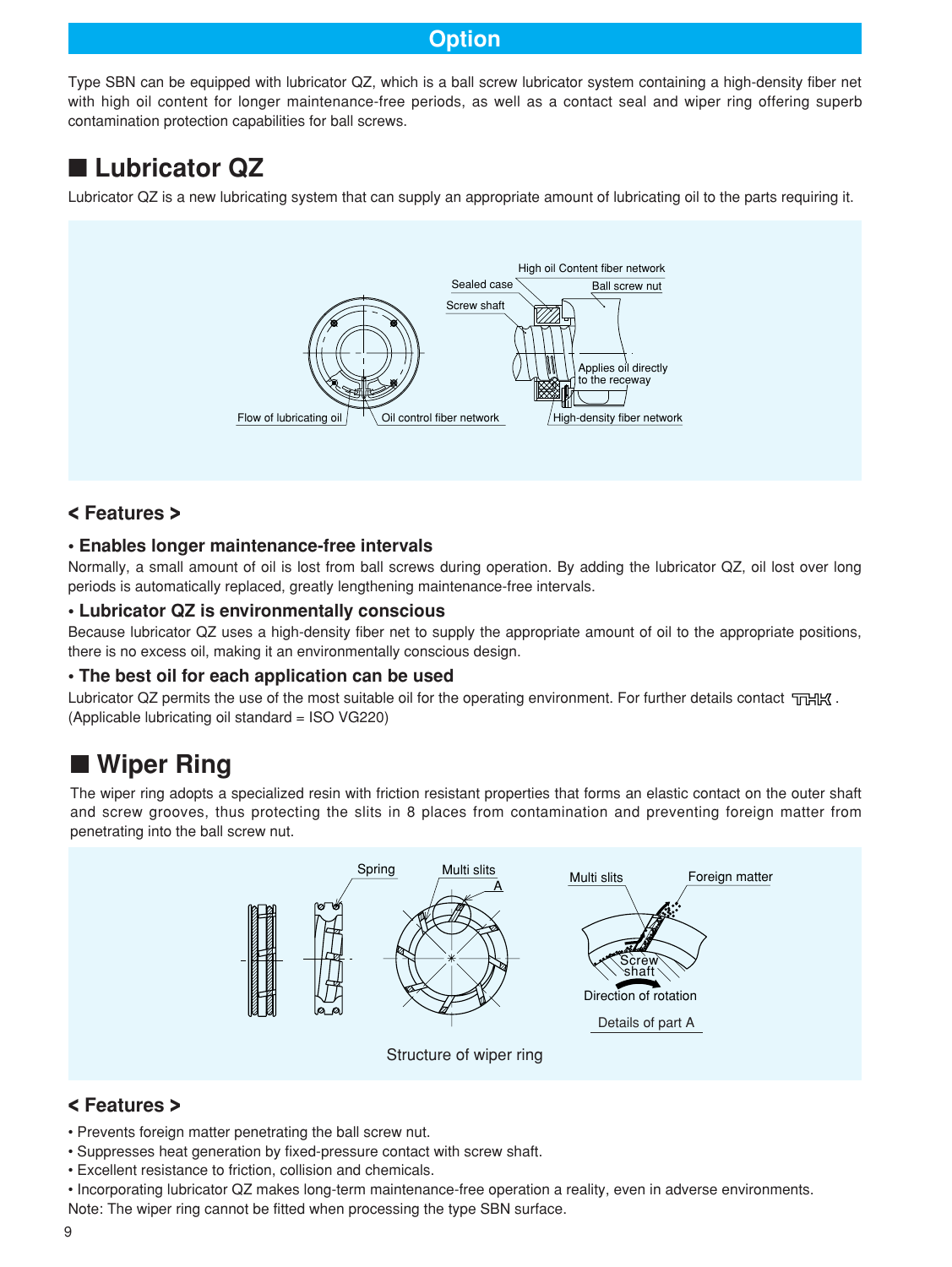# **SBN with options**



|              | <b>Ball screw nut dimensions</b> |    |                |                                                             | QZ dimensions   |     |                                                 |
|--------------|----------------------------------|----|----------------|-------------------------------------------------------------|-----------------|-----|-------------------------------------------------|
| Model number | Nut length<br>L                  | н  | D <sub>1</sub> | Flange width Flange diameter Nut outer diameter<br>$D_{g6}$ | QZ Length<br>QL | QD. | QZ outer diameter QZ device total length<br>AL. |
| SBN3210-7    | 120                              | 15 | 108            | 74                                                          | 31              | 73  | 182                                             |
| SBN3212-5    | 117                              | 18 | 121            | 76                                                          | 33              | 73  | 183                                             |
| SBN3610-7    | 123                              | 18 | 120            | 77                                                          | 33              | 64  | 189                                             |
| SBN3612-7    | 140                              | 18 | 124            | 81                                                          | 35              | 64  | 210                                             |
| SBN3616-5    | 140                              | 18 | 124            | 81                                                          | 32              | 64  | 204                                             |
| SBN4012-5    | 119                              | 18 | 126            | 84                                                          | 38              | 66  | 195                                             |
| SBN4016-5    | 144                              | 18 | 126            | 84                                                          | 42              | 66  | 228                                             |
| SBN4512-5    | 119                              | 18 | 130            | 90                                                          | 35.5            | 79  | 190                                             |
| SBN4516-5    | 140                              | 18 | 130            | 90                                                          | 35.5            | 79  | 211                                             |
| SBN5012-5    | 119                              | 22 | 141            | 95                                                          | 38.5            | 79  | 196                                             |
| SBN5016-5    | 143                              | 22 | 141            | 95                                                          | 38.5            | 79  | 220                                             |
| SBN5020-5    | 169                              | 22 | 141            | 95                                                          | 40.5            | 79  | 250                                             |